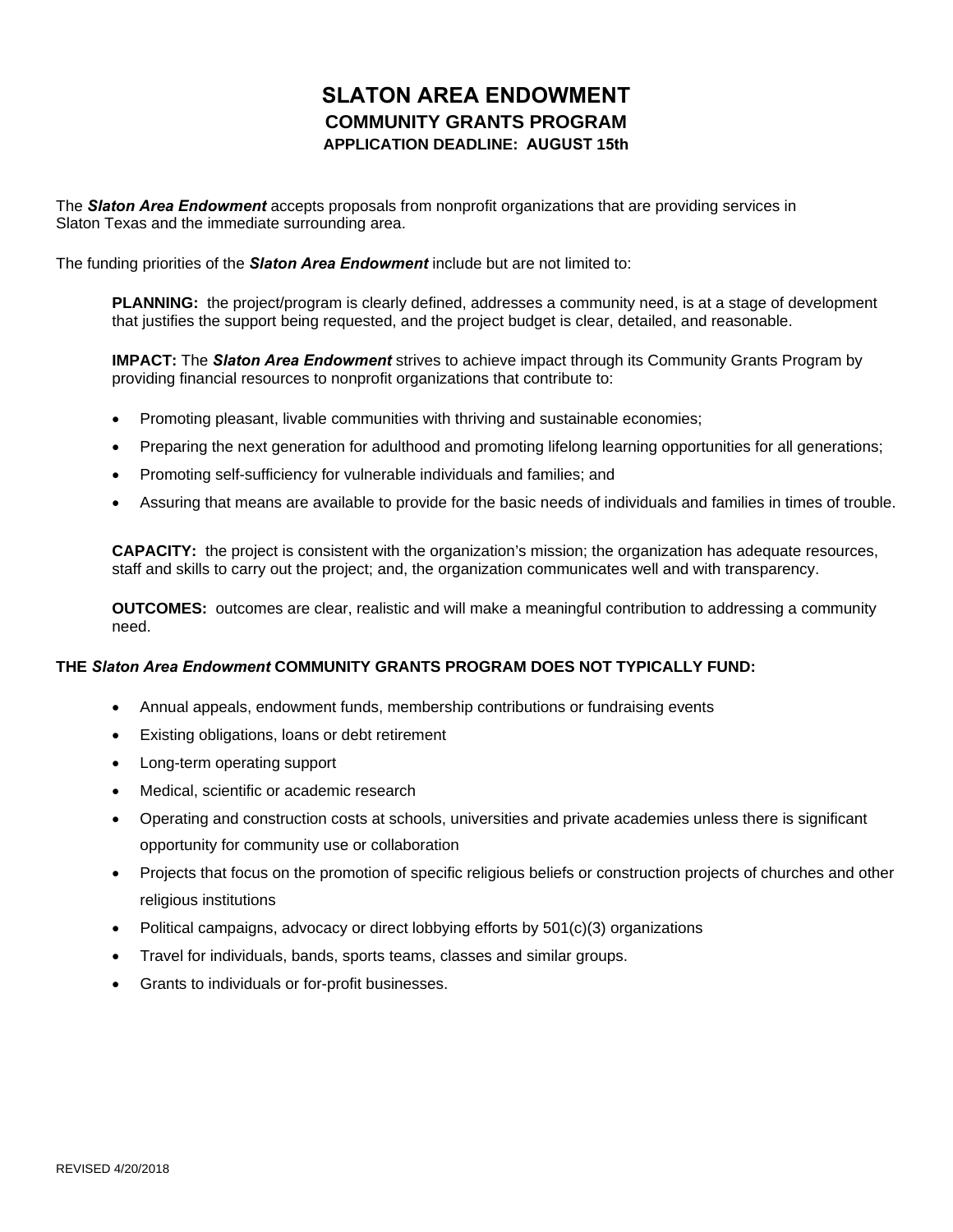| PROPOSAL CHECKLIST (ONLY COMPLETE PROPOSALS WILL BE CONSIDERED FOR FUNDING):                                                                                                                                                                                                                                                               |  |  |  |  |  |  |  |
|--------------------------------------------------------------------------------------------------------------------------------------------------------------------------------------------------------------------------------------------------------------------------------------------------------------------------------------------|--|--|--|--|--|--|--|
| To be considered for funding, proposals submitted to the Slaton Area Endowment must include SINGLE-<br>SIDED COPIES of the items listed below:                                                                                                                                                                                             |  |  |  |  |  |  |  |
| <b>Proposal Summary and Proposal Budget Forms</b><br>$\Box$                                                                                                                                                                                                                                                                                |  |  |  |  |  |  |  |
| TO COMPLETE THE PROPOSAL SUMMARY AND PROPOSAL BUDGET FORMS:<br>Type in the boxes to fill out the form. Use your mouse or the <tab> key to move from one field to the next.<br/>Answer all questions - fill out every blank section in the application. All information must fit within the space provided.</tab>                           |  |  |  |  |  |  |  |
| <b>Proposal Narrative:</b>                                                                                                                                                                                                                                                                                                                 |  |  |  |  |  |  |  |
| Detailed description of the need for this project and the specific actions that will be taken<br>$\bullet$                                                                                                                                                                                                                                 |  |  |  |  |  |  |  |
| List of other partners in the project and their roles<br>$\bullet$                                                                                                                                                                                                                                                                         |  |  |  |  |  |  |  |
| Timetable for implementation -include major events, activities and when they will take place<br>$\bullet$                                                                                                                                                                                                                                  |  |  |  |  |  |  |  |
| Plans for project continuation (if applicable)<br>$\bullet$                                                                                                                                                                                                                                                                                |  |  |  |  |  |  |  |
| <b>Financial Overview</b><br>Organizational budget for current fiscal year including revenue by source e.g. foundations, individuals,<br>government.<br>Most recent $-$<br>$\bullet$<br>IRS Form 990 or 990-EZ<br>O<br>Month-end financial statements<br>$\circ$<br>Year-end financial statements<br>O<br>Audit (if applicable)<br>$\circ$ |  |  |  |  |  |  |  |
| <b>List of Board of Directors</b>                                                                                                                                                                                                                                                                                                          |  |  |  |  |  |  |  |
| COMPLETE PROPOSAL PACKET TO THE ADDRESS SHOWN BELOW (postmark must be on or before June 1st):                                                                                                                                                                                                                                              |  |  |  |  |  |  |  |
| <b>Slaton Area Endowment</b><br>6102 82nd Street, #8b<br>Lubbock, TX 79424                                                                                                                                                                                                                                                                 |  |  |  |  |  |  |  |
| <b>Need more information? Contact:</b><br>Tami Swoboda<br>Email: tami@cfwtx.org<br>Phone: 806/762-8061                                                                                                                                                                                                                                     |  |  |  |  |  |  |  |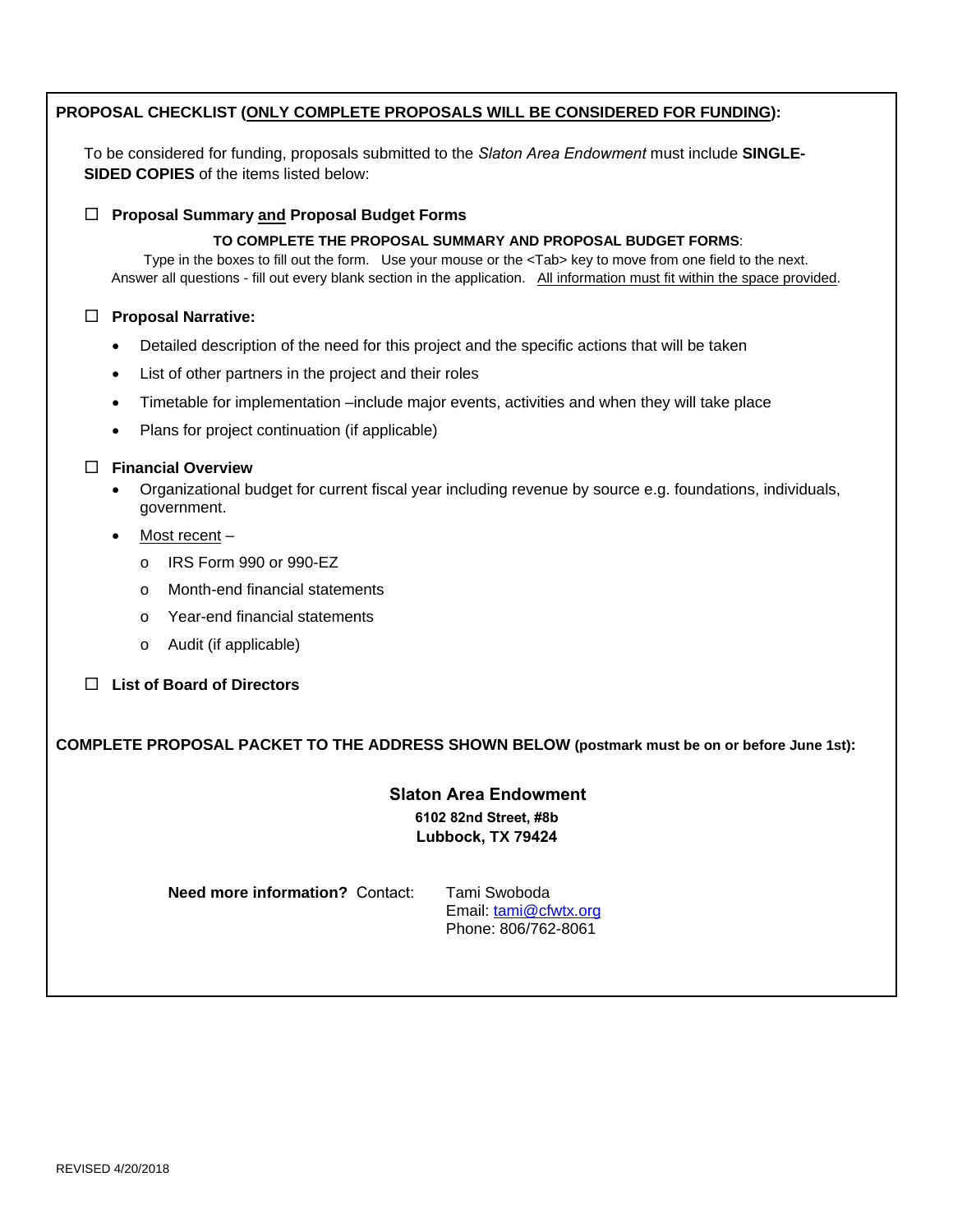## **SLATON AREA ENDOWMENT** *(an affiliate of Community Foundation of West Texas)*

## **PROPOSAL SUMMARY**

| ORGANIZATIONAL INFORMATION                                       |                                    |                                                                  |  |  |  |  |
|------------------------------------------------------------------|------------------------------------|------------------------------------------------------------------|--|--|--|--|
| <b>Legal Name of Applicant Organization:</b>                     |                                    |                                                                  |  |  |  |  |
| <b>Street Address:</b>                                           | Mailing Address (if not the same): |                                                                  |  |  |  |  |
|                                                                  |                                    |                                                                  |  |  |  |  |
| Phone:                                                           | E-Mail:                            |                                                                  |  |  |  |  |
| <b>Web Site:</b>                                                 | <b>Employer ID Number:</b>         |                                                                  |  |  |  |  |
| <b>Current Fiscal Year Operating Budget: \$</b>                  |                                    | <b>Number of Employees:</b>                                      |  |  |  |  |
| <b>Mission Statement:</b>                                        |                                    |                                                                  |  |  |  |  |
|                                                                  |                                    |                                                                  |  |  |  |  |
|                                                                  |                                    |                                                                  |  |  |  |  |
|                                                                  |                                    |                                                                  |  |  |  |  |
| Do Board Members have term limits? _ Yes _ No                    |                                    | Are financial statements reviewed regularly by Board? _ Yes _ No |  |  |  |  |
| How often does your full Board meet? _                           |                                    | Date of last full Board meeting:                                 |  |  |  |  |
| <b>CEO/Executive Director:</b>                                   |                                    |                                                                  |  |  |  |  |
|                                                                  |                                    |                                                                  |  |  |  |  |
| PROJECT INFORMATION                                              |                                    |                                                                  |  |  |  |  |
| <b>Project Contact Person:</b>                                   | Phone:                             | E-Mail:                                                          |  |  |  |  |
|                                                                  |                                    |                                                                  |  |  |  |  |
|                                                                  |                                    |                                                                  |  |  |  |  |
|                                                                  |                                    |                                                                  |  |  |  |  |
| What community issue or problem will this grant request address? |                                    |                                                                  |  |  |  |  |
|                                                                  |                                    |                                                                  |  |  |  |  |
|                                                                  |                                    |                                                                  |  |  |  |  |
|                                                                  |                                    |                                                                  |  |  |  |  |
|                                                                  |                                    |                                                                  |  |  |  |  |
| What actions will you take to address this issue or problem?     |                                    |                                                                  |  |  |  |  |
|                                                                  |                                    |                                                                  |  |  |  |  |
|                                                                  |                                    |                                                                  |  |  |  |  |
|                                                                  |                                    |                                                                  |  |  |  |  |
|                                                                  |                                    |                                                                  |  |  |  |  |
|                                                                  |                                    |                                                                  |  |  |  |  |
|                                                                  |                                    |                                                                  |  |  |  |  |
|                                                                  |                                    |                                                                  |  |  |  |  |
|                                                                  |                                    |                                                                  |  |  |  |  |
|                                                                  |                                    |                                                                  |  |  |  |  |
|                                                                  |                                    |                                                                  |  |  |  |  |
|                                                                  |                                    |                                                                  |  |  |  |  |
|                                                                  |                                    |                                                                  |  |  |  |  |
|                                                                  |                                    |                                                                  |  |  |  |  |
|                                                                  |                                    |                                                                  |  |  |  |  |
|                                                                  |                                    |                                                                  |  |  |  |  |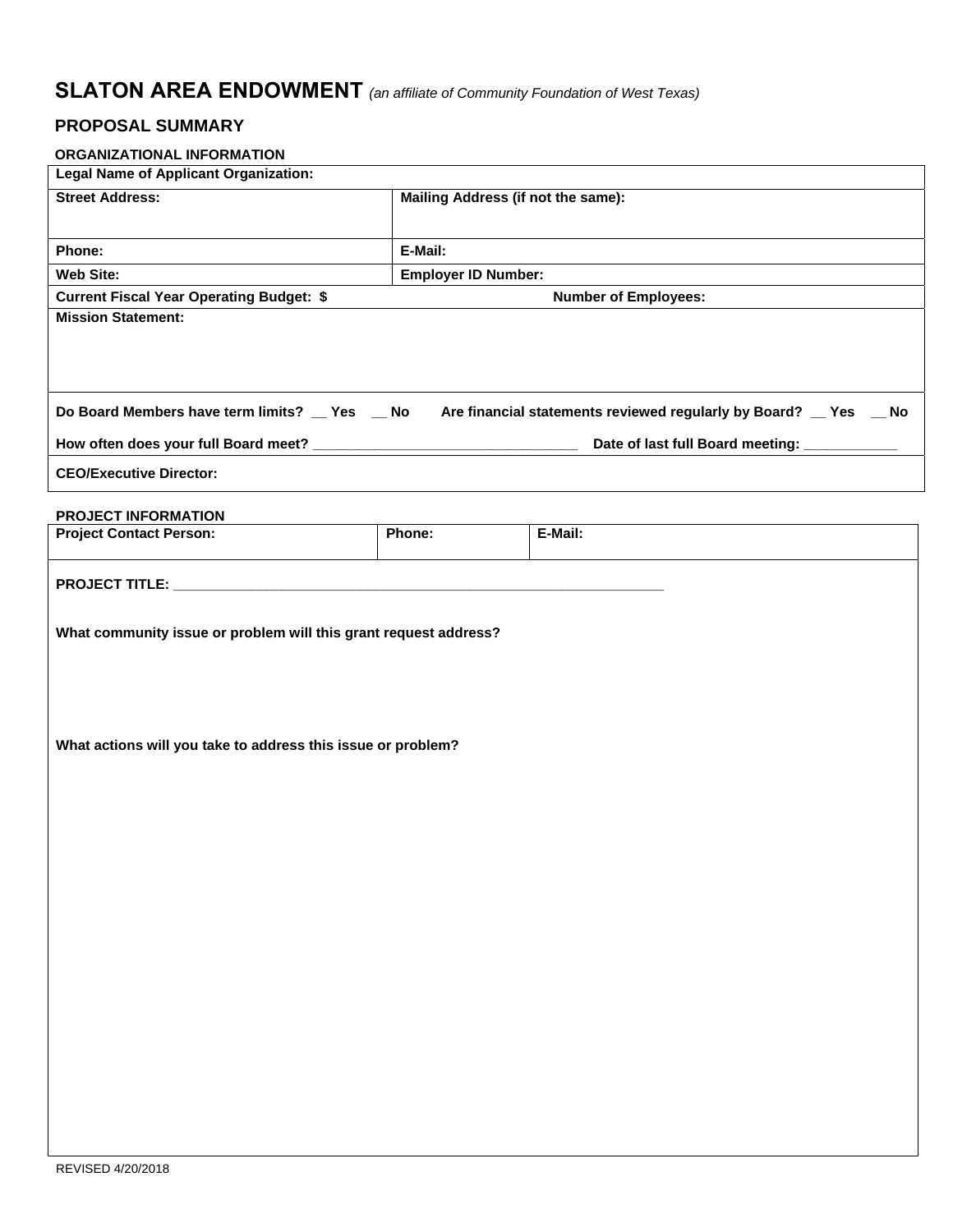| Tell a story that illustrates the impact of your proposal or organization on an individual or family. The story must be relative to |  |  |  |  |  |  |
|-------------------------------------------------------------------------------------------------------------------------------------|--|--|--|--|--|--|
| and support your request:                                                                                                           |  |  |  |  |  |  |
|                                                                                                                                     |  |  |  |  |  |  |
|                                                                                                                                     |  |  |  |  |  |  |
|                                                                                                                                     |  |  |  |  |  |  |
|                                                                                                                                     |  |  |  |  |  |  |
|                                                                                                                                     |  |  |  |  |  |  |
|                                                                                                                                     |  |  |  |  |  |  |
|                                                                                                                                     |  |  |  |  |  |  |
|                                                                                                                                     |  |  |  |  |  |  |
|                                                                                                                                     |  |  |  |  |  |  |
|                                                                                                                                     |  |  |  |  |  |  |
|                                                                                                                                     |  |  |  |  |  |  |
|                                                                                                                                     |  |  |  |  |  |  |
|                                                                                                                                     |  |  |  |  |  |  |
|                                                                                                                                     |  |  |  |  |  |  |
|                                                                                                                                     |  |  |  |  |  |  |
|                                                                                                                                     |  |  |  |  |  |  |
|                                                                                                                                     |  |  |  |  |  |  |
|                                                                                                                                     |  |  |  |  |  |  |
|                                                                                                                                     |  |  |  |  |  |  |
| <b>Communities Served:</b>                                                                                                          |  |  |  |  |  |  |
| <b>Population Served (approximate%):</b><br>__________ Black __________ Hispanic __________ White _________<br>Other                |  |  |  |  |  |  |
| $\frac{1}{2}$ 5-12<br>_________ 13-18 ________ 19-64<br>$0 - 4$<br>$65+$<br>Age (approximate%):                                     |  |  |  |  |  |  |
|                                                                                                                                     |  |  |  |  |  |  |
|                                                                                                                                     |  |  |  |  |  |  |
| PROJECT EVALUATION                                                                                                                  |  |  |  |  |  |  |
| Number of individuals who will benefit from this project: #_________Direct #________<br>Indirect                                    |  |  |  |  |  |  |
|                                                                                                                                     |  |  |  |  |  |  |
| What will be changed, preserved and/or improved because of this project? What difference will this project make?                    |  |  |  |  |  |  |
|                                                                                                                                     |  |  |  |  |  |  |
|                                                                                                                                     |  |  |  |  |  |  |
|                                                                                                                                     |  |  |  |  |  |  |
|                                                                                                                                     |  |  |  |  |  |  |
|                                                                                                                                     |  |  |  |  |  |  |
|                                                                                                                                     |  |  |  |  |  |  |
| What objective criteria will indicate the project is a success? How will you know if the criteria is met?                           |  |  |  |  |  |  |
|                                                                                                                                     |  |  |  |  |  |  |
|                                                                                                                                     |  |  |  |  |  |  |
|                                                                                                                                     |  |  |  |  |  |  |

| <b>Project Start Date</b> | Date |  |
|---------------------------|------|--|
|                           | -nc  |  |